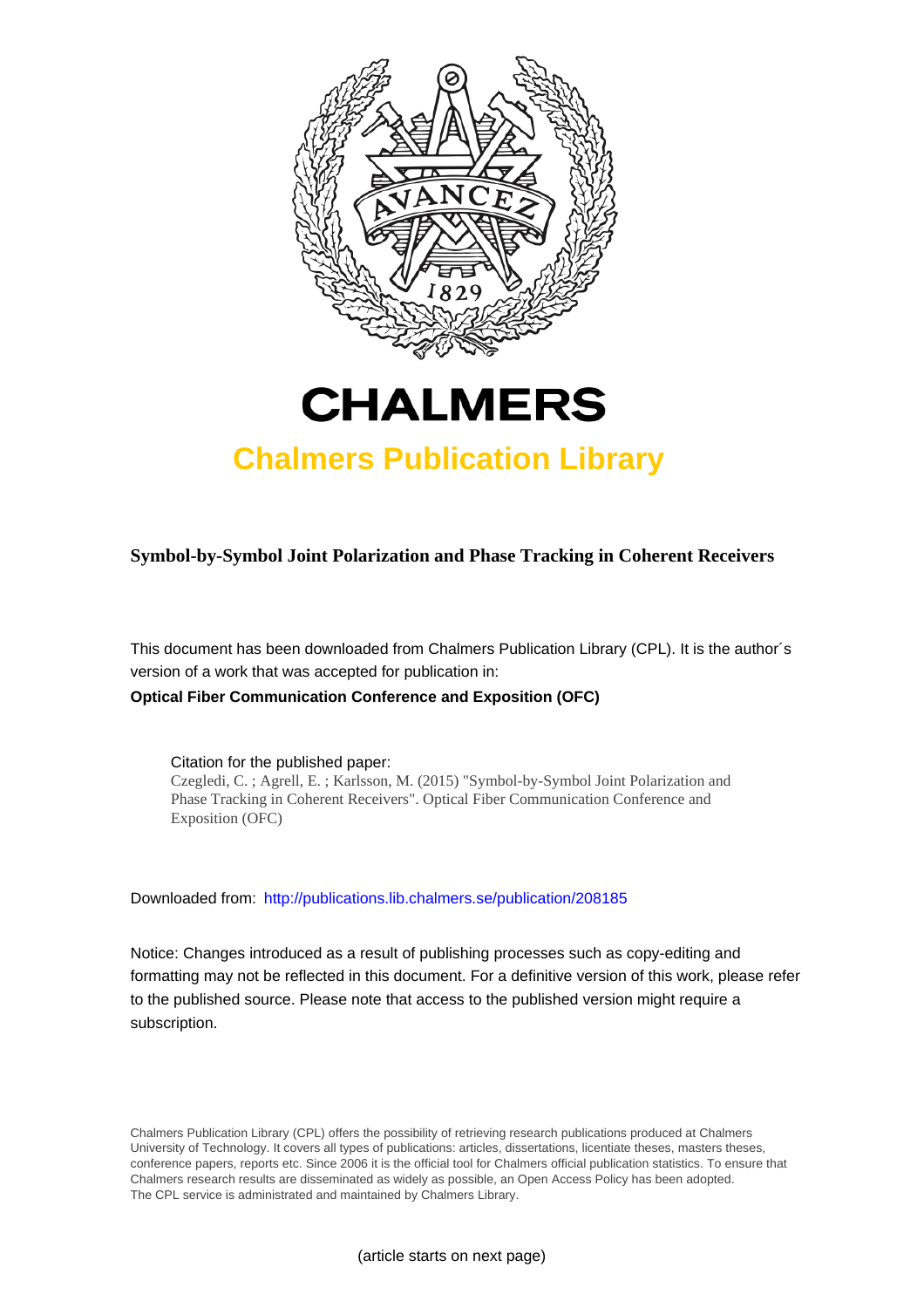## Symbol-by-Symbol Joint Polarization and Phase Tracking in Coherent Receivers

### Cristian B. Czegledi§ , Erik Agrell§ , and Magnus Karlsson‡

§*Department of Signals and Systems,* ‡*Department of Microtechnology and Nanoscience, Chalmers University of Technology, Gothenburg, SE-412 96, Sweden. czegledi@chalmers.se*

Abstract: An analytical model to describe the combined drift of the state of polarization and absolute phase is presented. To compensate for this drift, a novel, modulation format independent algorithm is proposed, which outperforms state-of-the-art algorithms.

OCIS codes: 060.1660, 060.5060.

#### 1. Introduction

Facilitated by digital signal processing (DSP), coherent detection enables spectrally efficient communication based on quadrature amplitude modulation (QAM) formats, which carry the information in both the intensity and phase of the optical field, in both polarizations. Polarization-multiplexed quadrature phase-shift keying (PM-QPSK) has been recently introduced for 100 Gb/s transmission and it is expected that in the near future, higher-order modulation formats such as PM *M*-ary QAM (PM-*M*-QAM) will become a necessity for higher data rates. However, the improved spectral efficiency comes at the cost of a reduced tolerance to impairments such as laser phase noise and rotations of the state of polarization (SOP), which have to be dynamically tracked in the receiver [1].

Transmission of coherent data without polarization-dependent losses is typically modeled by a complex unitary  $2 \times 2$  Jones transfer matrix. In [2], the Jones calculus was generalized to the four-dimensional (4-D) Euclidean space, where the evolution of the absolute phase and SOP is jointly described by a  $4 \times 4$  rotation matrix with four degrees of freedom. Based on this, we propose a new method to simulate the dynamic changes of the absolute phase and SOP by modeling the four degrees of freedom as independent Wiener processes.

The common DSP solution for SOP tracking is done in the Jones space using the constant modulus algorithm (CMA) [1] or modified versions of it, such as the multiple modulus algorithm (MMA) [3] or the polarization-switched (PS-)CMA [4], which accommodate for various modulation formats. In contrast, the phase tracking is typically performed in the Euclidean space independently of the SOP tracking, using algorithms such as the Viterbi&Viterbi algorithm [5] or the blind phase-search algorithm (BPS) [6]. The *Kabsch algorithm* [7] addresses the two impairments jointly over a fixed-length block of symbols and it is modulation format independent. Algorithms such as Kabsch are preferred for future, elastic optical networks, where the modulation format can be changed instantaneously to fulfill different requirements.

In this article, we propose a new system model to emulate random SOP rotations and phase noise. More importantly, to mitigate these impairments, we present a novel algorithm, which recovers the carrier phase and SOP jointly in the 4-D Euclidean space for an arbitrary constellation in a symbol-by-symbol fashion. The performance of the algorithm is investigated by comparing it with state-of-the-art algorithms for PS-QPSK, PM-QPSK, and PM-16-QAM, considering amplified spontaneous emission (ASE) noise, laser phase noise, and dynamic random SOP rotations.

#### 2. System Model

The 4-D coherent optical signal can be represented by a 4-D vector and its propagation by a  $4 \times 4$  real-valued rotation matrix [2]. In general, 4-D rotation matrices have six degrees of freedom, while only four of them are physically possible for propagating photons [2]. Such a rotation can be modeled with the matrix exponential of a linear combination of four basis matrices [2, Tab. I]

<span id="page-1-1"></span>
$$
\mathbf{R}_k = \exp(-\alpha_1^{(k)} \mathbf{B}_1 - \alpha_2^{(k)} \mathbf{B}_2 - \alpha_3^{(k)} \mathbf{B}_3 - \alpha_4^{(k)} \mathbf{B}_4),
$$
\n(1)

where  $\alpha_i^{(k)}$ <sup>*i*k</sup> for  $i \in \{1,2,3,4\}$  are random angles at time instance *k* and  $\mathbf{B}_i$  are constant 4 × 4 basis matrices (denoted  $\rho_{1,2,3}$  and  $\lambda_1$  in [2]). The angles  $\alpha_1^{(k)}$  $\alpha_1^{(k)},\alpha_2^{(k)}$  $\alpha_2^{(k)}$ , and  $\alpha_3^{(k)}$  model rotations of the SOP due to birefringence and  $\alpha_4^{(k)}$  models the phase noise.<sup>[1](#page-1-0)</sup> The typical polarization drift time can vary from microseconds up to seconds, depending on the link type and installation details. It is usually much longer than the phase drift, which is in the microsecond range for modern coherent systems [2, Tab. III].

<span id="page-1-0"></span><sup>&</sup>lt;sup>1</sup>The relative phase retardation between the two polarizations is modeled by  $\alpha_1^{(k)}$ .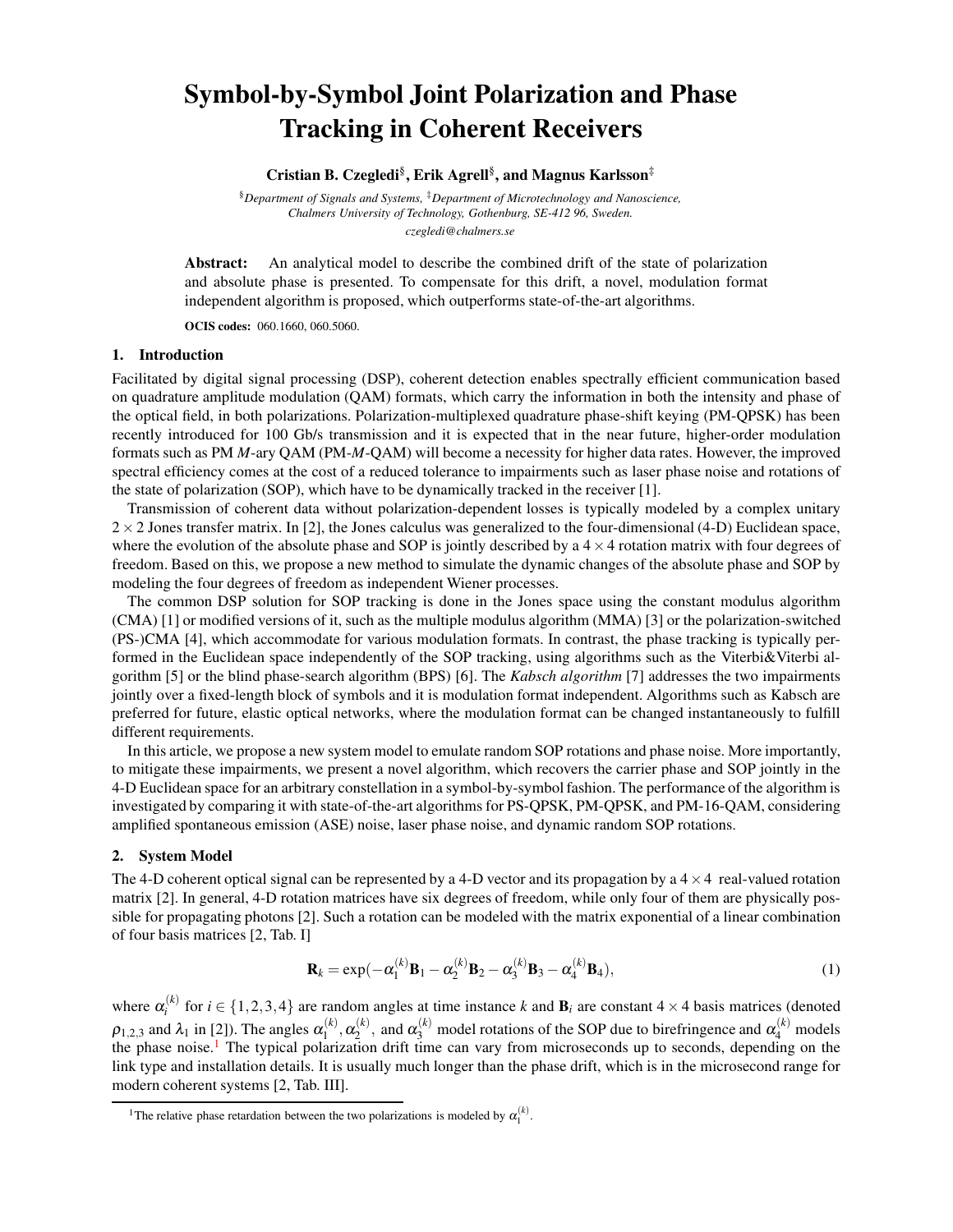<span id="page-2-0"></span>

Fig. 1: Random SOP drift at  $\Delta p = 1$  kHz. The blue dots represent samples taken at every  $T = 0.25 \,\mu s$ .

Fig. 2: Tracked rotation angles using the proposed algorithm at  $\Delta f = 2$  MHz and  $\Delta p = 1$  kHz for 28 Gbaud PM-QPSK.

The phase noise is usually modeled as a Wiener process [6]

$$
\alpha_4^{(k+1)} = \alpha_4^{(k)} + \delta_f,\tag{2}
$$

where  $\delta_f$  is the step size of the process, which is independently drawn at each instance  $k$  from a Gaussian distribution with zero mean and variance 2π∆*f T*. Here ∆*f* is the cumulated linewidth of the transmitter and receiver lasers and *T* is the symbol time. To model the SOP drift, we propose the same approach as for the phase noise, i.e., we model each angle  $\alpha_1^{(k)}$  $\alpha_1^{(k)},\alpha_2^{(k)}$  $\alpha_2^{(k)}$ , and  $\alpha_3^{(k)}$  $\delta_3^{(k)}$  as an independent Wiener process with a step size  $\delta_{p,i}$ , which are three independent random Gaussian variables with zero mean and variance 2π∆*pT*. We refer to ∆*p* as the *polarization linewidth*.

The received 4-D symbol  $y_k$  can be expressed as

<span id="page-2-2"></span>
$$
\mathbf{y}_k = \mathbf{R}_k \cdot \mathbf{x}_k + \mathbf{n}_k,\tag{3}
$$

where  $\mathbf{x}_k$  is the transmitted symbol and  $\mathbf{n}_k$  is the ASE noise. An example of a random SOP drift realized with the pro-posed model is shown in Fig. [1,](#page-2-0) where the Stokes vector for a drifting SOP starting at  $(0,0,1)$  with  $T\Delta p = 0.25 \cdot 10^{-3}$ are plotted on the Poincaré sphere at each *T*. Another example of a random SOP and absolute phase drift is shown with blue lines in Fig. [2.](#page-2-0)

#### 3. Proposed Algorithm

The considered DSP setup is shown in Fig. [3\(](#page-2-1)a), where we combine the polarization and carrier phase tracking. In order to recover the rotation in [\(3\)](#page-2-2), we propose a blind algorithm (Fig. [3\(](#page-2-1)b)) based on the stochastic gradient descent method, to minimize the error function  $e_k = ||\hat{\mathbf{R}}_k^{-1} \cdot \mathbf{y}_k - \hat{\mathbf{x}}_k||$ , where  $\hat{\mathbf{R}}_k^{-1}$  and  $\hat{\mathbf{x}}_k$  are estimates of  $\mathbf{R}_k$  and  $\mathbf{x}_k$ , respectively. The algorithm minimizes the error function  $e_k$  by updating the parameters of  $\mathbf{\hat{R}}_k$ , denoted by  $\hat{\alpha}_i^{(k)}$  $i_i^{(k)}$  in analogy with [\(1\)](#page-1-1), as

<span id="page-2-3"></span>
$$
\hat{\alpha}_i^{(k+1)} = \hat{\alpha}_i^{(k)} - \mu_i \frac{\partial e_k}{\partial \hat{\alpha}_i^{(k)}},\tag{4}
$$

where  $\mu_i$  is a positive tracking step size.

Since the typical drift time of the angles modeling the SOP rotation is slower ( $\sim 1$  ms) than the angle modeling the phase noise ( $\sim$  1 µs), the tracking steps must be chosen differently. Fig. [2](#page-2-0) shows an example of tracked rotation angles where we set  $\mu_4 = 0.017$  and  $\mu_i = 4 \cdot 10^{-4}$  for  $i \in \{1, 2, 3\}$ . It can be noted that the proposed algorithm does not exhibit cycle slips over the  $10<sup>5</sup>$  simulated symbols.

<span id="page-2-1"></span>

Fig. 3: (a) Receiver DSP configuration. (b) Proposed algorithm for polarization and carrier phase recovery, where R*<sup>k</sup>* is estimated using [\(4\)](#page-2-3).